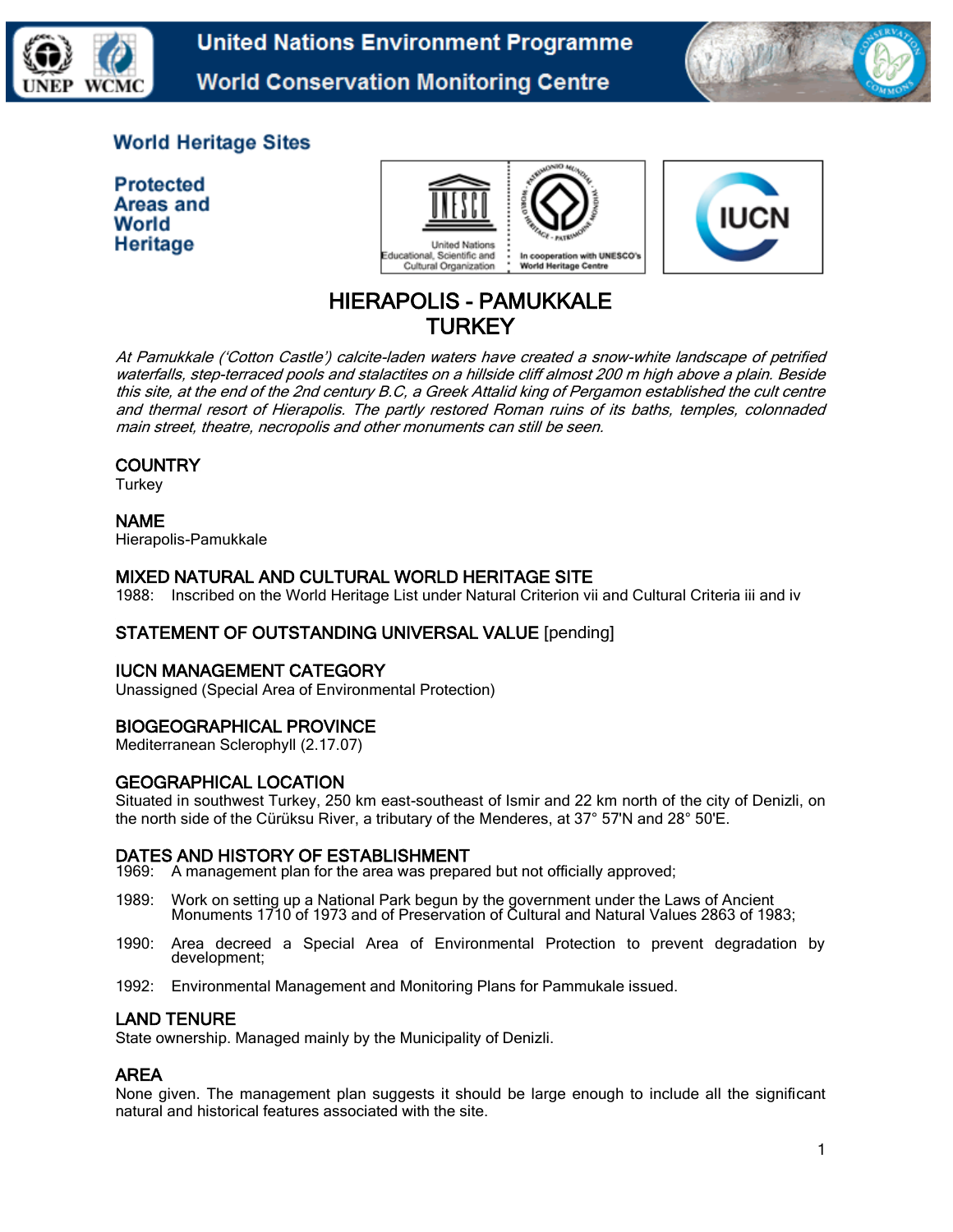## ALTITUDE

Around 500m. The mountains just north of the site rise to 1,840 m.

## PHYSICAL FEATURES

Pamukkale is on the slopes of Cal Daği in the foothills of the Cökelez Mountains, part of the western Taurus Mountains which parallel the Mediterranean inland, and looks across the wide valley of the Cürüksu River, a tributary of the River Menderes, to the mountains of Babadag (2,308m) and Honaz (2,571m). The site is on a hillside cliff 150-300 meters above the valley, where calcite-laden waters have created a snow-white escarpment of petrified cascades. The chief features of the site are its 20mhigh travertine cliffs on the upper third of the slope, with waterfalls of stone and semicircular pools dammed behind stepped terraces 1 to 6 meters high. The highest terrace extends some 6km to the village of Karahayit where there are smaller terraces of reddish travertine.

At the crest of the cliff are four hot springs which give an average flow of 250 litres per second at a constant temperature of 35°C which have always been held to have healing properties. The water probably originates from a fault in the contact zone between Mesozoic crystalline rocks and layers of the Neogen series. The deposits are formed from the high calcium bicarbonate content of the water. This is precipitated biologically through the presence of a thin layer of cyano-bacteria 1 to 1.5mm beneath the surface of the travertine which causes the precipitation of the calcite in underwater sills and give some pools a greenish color (Zedef et al., 2003) The cooler edges form faster, growing upwards to form natural weirs which the water spills over, ribbing their overhanging walls with stalactites. Continual fresh deposits of calcium carbonate give the pools and travertine waterfalls a coat of dazzling white, though in the 1990s this began to turn a dingy grey and the flow lessened. The oldest rocks in the area are crystalline marbles, quartzites and schists located in the northern parts of the proposed park area, some of which were quarried in Roman times. Most of the rocks are of the Pliocene period. The springs feed part of a complex hydraulic system extending 70km to the north-west to Alasehir and west along the valley of the Menderes River. These canals take water to nearby villages and fields and where the flow is shallow and slow, some have accumulated travertine deposits up to 10m high.

The south-eastern section of the terraces which are 2,500m long by 500m wide is the site of the thermal springs and pools and the considerable ruins of the Graeco-Romano-Byzantine town of Hierapolis which was founded around the springs. These cover 1,000 by 800 meters and, both in antiquity and since, have suffered devastating earthquakes. Some buildings at the lowest end of the town have become partly embedded in travertine.

## **CLIMATE**

The climate is quite mild, in summer being cooler than the nearby plains. Temperatures are high in July and August, with an average maximum of 34°C, with January temperatures dropping to an average of 1°C. Humidity is high in summer and precipitation highest in December, January and February, up to 3,500mm, mostly in the form of snow. Winds are most frequently from the north-west.

## **VEGETATION**

In 1969 the vegetation map of the proposed park showed land use cover in descending order of area as: cultivated land, bare land subject to erosion, bare land, urban areas and maquis. The extended area around the site is 33% agricultural, and with 41% forest, meadow and pasture. Crops produced under irrigation include wheat, barley, corn, cotton, tobacco and opium poppies, chickpeas, lentils, sugar beet, fruit and vegetables. There are records of some 45 species of flowering plants, not all necessarily from the proposed Park area.

## **FAUNA**

Within Denizli province there are records of ten mammals including grey wolf Canis lupus, jackal Canis aureus, bear Ursus arctos, chamois Rubicapra rubicapra asiatica and wild boar Sus scrofa. Many species of birds including great bustard *Otis tarda* (VU) have been recorded on site and there could be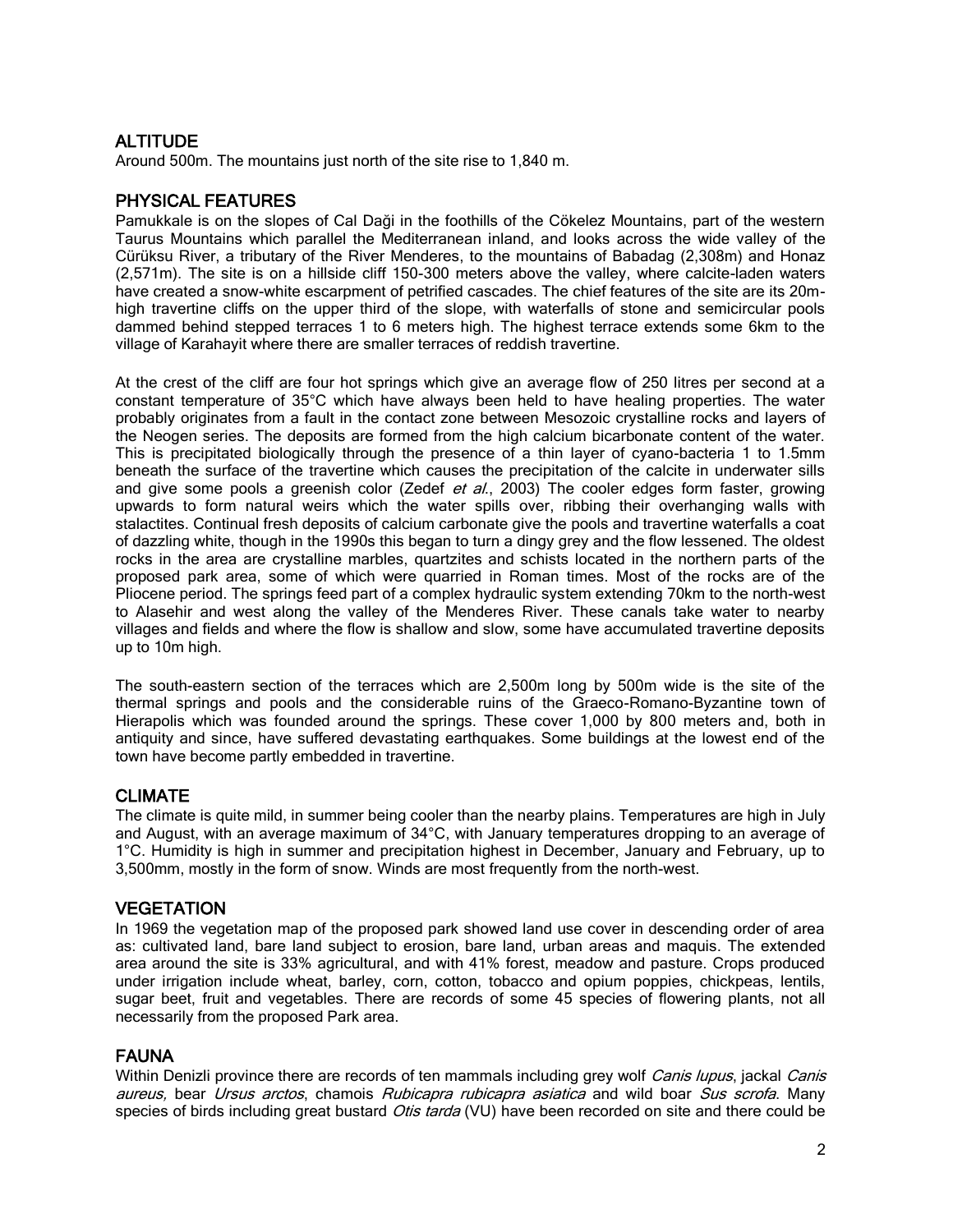visitors from Lakes Acigol and Isikli 50-80 km east which are said to host over 200 breeding species, mainly waterbirds and piscivores.

## CONSERVATION VALUE

At Pamukkale calcite-laden waters have created a snow-white landscape of petrified waterfalls, and step-terraced pools on an almost 200m high hillside cliff above a plain. Beside this site at the end of the 2nd century B.C, the Greek Attalid kings of Pergamon established the town and thermal resort of Hierapolis. The mainly late Roman ruins of its baths, temples, colonnaded main street, theatre, necropolis and other monuments can still be seen at the site. The Park lies within the Conservation International-designated Mediterranean Conservation Hotspot, in a WWF Global 200 Freshwater Ecoregion and a WWF/IUCN Centre of Plant Diversity.

## CULTURAL HERITAGE

This area of Phrygia on the road from the southern Aegean to Syria was the site of many ancient towns such as Laodicea and Colossae near present-day Denizli and there were settlements dating back to the Calcholithic late Neolithic period. The Greek town of Hierapolis (holy city) was founded on a plateau 150m above the Lycus valley at the end of the 2nd century BC by Eumenes II, an Attalid king of Pergamon. It developed on the site of an antique cult partly as a religious and health resort. The thermal springs and a cave venting poisonous gasses, the Plutoneum, attracted health visitors, a festival and a flourishing wool industry, which used the cleansing and colour-fixing properties of the hot waters. Pergamon ceded the town to Rome in 133 BC. After two earthquakes in Roman times, the town was rebuilt, with a population of Roman colonists, Macedonian Greeks and Jews, becoming very prosperous in the 2nd and 3rd centuries, and these are the building ruins and foundations seen today. They include a colonnaded street and arch, an impressive 15-20,000-seat theatre with one of the best ornamented *scaena* (permanent backstage) in Asia Minor; also a nymphaeum (monumental fountain), two baths, one later a basilica, a temple over the Plutoneum, one of the largest necropolises in Asia Minor, with 1,200 tombs. The town's plan was Hellenistic with the principal buildings lining a 1,190m colonnaded main street with side streets at right angles and gateways at each end. The town became the capital of Phrygia and was still important in the 4th and 5th centuries when it was a Byzantine bishopric and place of Christian pilgrimage. An octagonal Christian martyrium survives from that period.

# LOCAL HUMAN POPULATION

Denizli (population 61,000 in 1965, 304,800 in 2004) is the nearest town. Villages in the area in 1961 added a further 56,000 to the total surrounding population which was said to have quadrupled by 1990. Some 70% of these were then engaged in agriculture. Pamukkale itself is a tourist village. Textiles are still an important industry in the area.

## VISITORS AND VISITOR FACILITIES

Pamukkale ('Cotton Castle' in Turkish) is a very popular resort, sightseeing destination and picnic spot increasingly well visited by both Turks and foreigners, annually attracting 24,670 visitors even in 1968. There are now many more. Bathing in the pools is especially popular. Tourist infrastructure built by the municipality of Denizli and by private enterprise includes a wide range of hotels, motels and swimming pools, and some were built on the edge of the archaeological area. The one access road until recently crossed the pools. There is a small archaeological museum at Hierapolis. Since tourist over-use of the pools and diversion of water by hotels was beginning to degrade the area, tourist access is now controlled and public pools may be built to make up for the prohibition of bathing in the natural pools. Since 1995 an annual International Folk Music Festival has been held there (Anon, 1996). Another nearby resort is the red thermal springs of Karahayit, 5 km away. There are also many hotels and facilities in the city of Denizli, 22km away.

# SCIENTIFIC RESEARCH AND FACILITIES

The archaeological site of Hierapolis was first investigated by a German team in the late  $19<sup>th</sup>$  century. It was extensively investigated and partially restored from 1957 onwards by teams funded by the Italian Ministries of Foreign Affairs and of Culture and the Environment, and the Italian National Research Council. This mission included archaeologists, engineers and architects who elucidated the plans of the town and main town buildings and restored several of them. It also studied the exceptional number of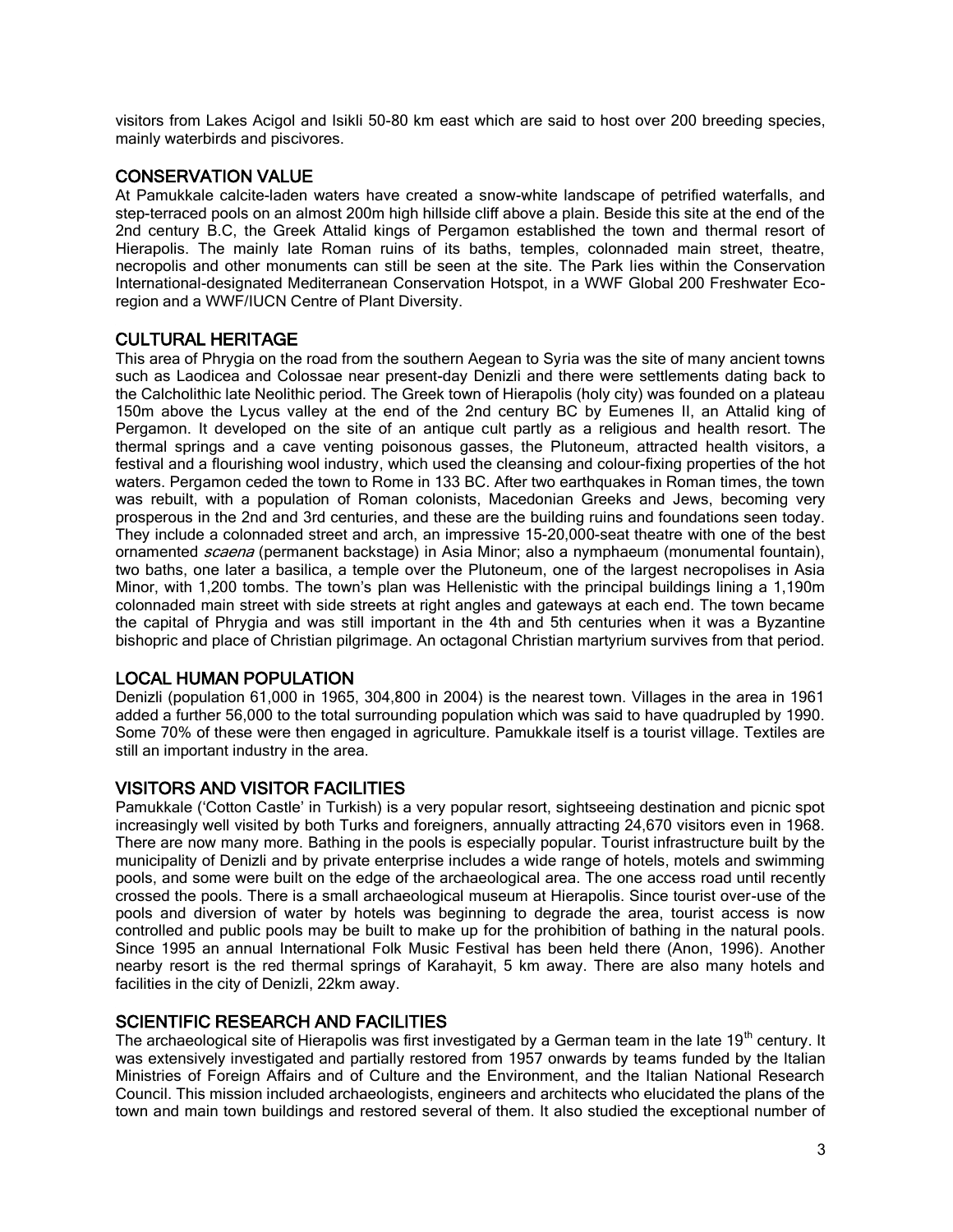funerary and other epigraphs. Many publications resulted from this work, which are detailed in the nomination document. The Hierapolis Museum in one of the Roman baths is an official institution funded and supported by the Turkish Ministry of Culture. Recent Turkish investigations have proved the role of cynobacteria in the precipitation of the travertine (Zedef et al., 2003).

#### MANAGEMENT

The site was largely free from intrusive construction until the 1980s. All the major ancient buildings have been partly restored by the Italian mission, and several have been re-used, such as the road to the necropolis which was asphalted, and the installation of a museum and office in the largest of the baths. In 1969 a management plan was drawn up through USAID, but never acted on. In 1990 the site was declared a Special Area of Environmental Protection to prevent degradation by tourist development. In 1992 a UNESCO-backed environmental protection plan to keep Pamukkale white, the Pamukkale Development Plan was issued. As a result, the road through the terraces was closed, pedestrian access paths through the site were improved, hotels on the edge of the site demolished and new water conduits planned to supply new terrace pools for tourist bathing. In 2000 a World Bank / Ministry of Culture project (the Turkey Community Development and Heritage Project) included the preparation of a Pamukkale Site Management and Preservation Plan. This also encompassed a socioeconomic assessment, the resettlement of squatters on the site and an association of local stakeholders all to be coordinated by the University of Pamukkale (IUCN, 2002).

#### MANAGEMENT CONSTRAINTS

Both the archaeological and cascade areas have many thousand visitors each year but there have been too few guards and too little enforcement of regulations. By 1990 the degradation was obvious to observers from the IUCN. The diversion of the spring water to feed hotel pools, pollution by sewage, mechanical damage to the stone and constant tourist bathing and littering in the pools diminished them and began to turn the travertine a dingy grey (Dilsiz, 2002). The encroaching hotel development was therefore pushed back from the edges of the natural formations and the commercial use of the water came under control. Bathing in the pools was prohibited and access limited to certain paths by unshod visitors only. As a consequence the quality of the travertine deposit is returning.

#### **STAFF**

The management plan proposed a staff consisting of a superintendent, administrative officer, chief of visitor services and chief of maintenance.

#### BUDGET

No information is available. The World Bank granted US\$10 million for its Project in 2000.

#### LOCAL ADDRESS

The Director, Tourism Office, Municipality of Denizli, Denizli Province, Turkey.

#### **REFERENCES**

The principal source for the above information was the original nomination for World Heritage status.

Anon. (1987). Pamukkale (Hierapolis). NET. Turistik Yayinlar sonayive Ticaret A.S.

---- (1996). International and Turkish stars promote environmental protection for Pamukkale. Turkish Daily News, June.

Bean, G. (1971). Turkey Beyond the Meander. London.

De Bernardi Ferrero D. (1985). I Recenti Lavori della Missione Archeologica Italiana a Hierapolis di Frigia 1978-80. Rome.

Dilsiz, C. (2002). Environmental issues concerning natural resources at Pamukkale protected site, south-west Turkey. Environmental Geology 4(7):776-784.